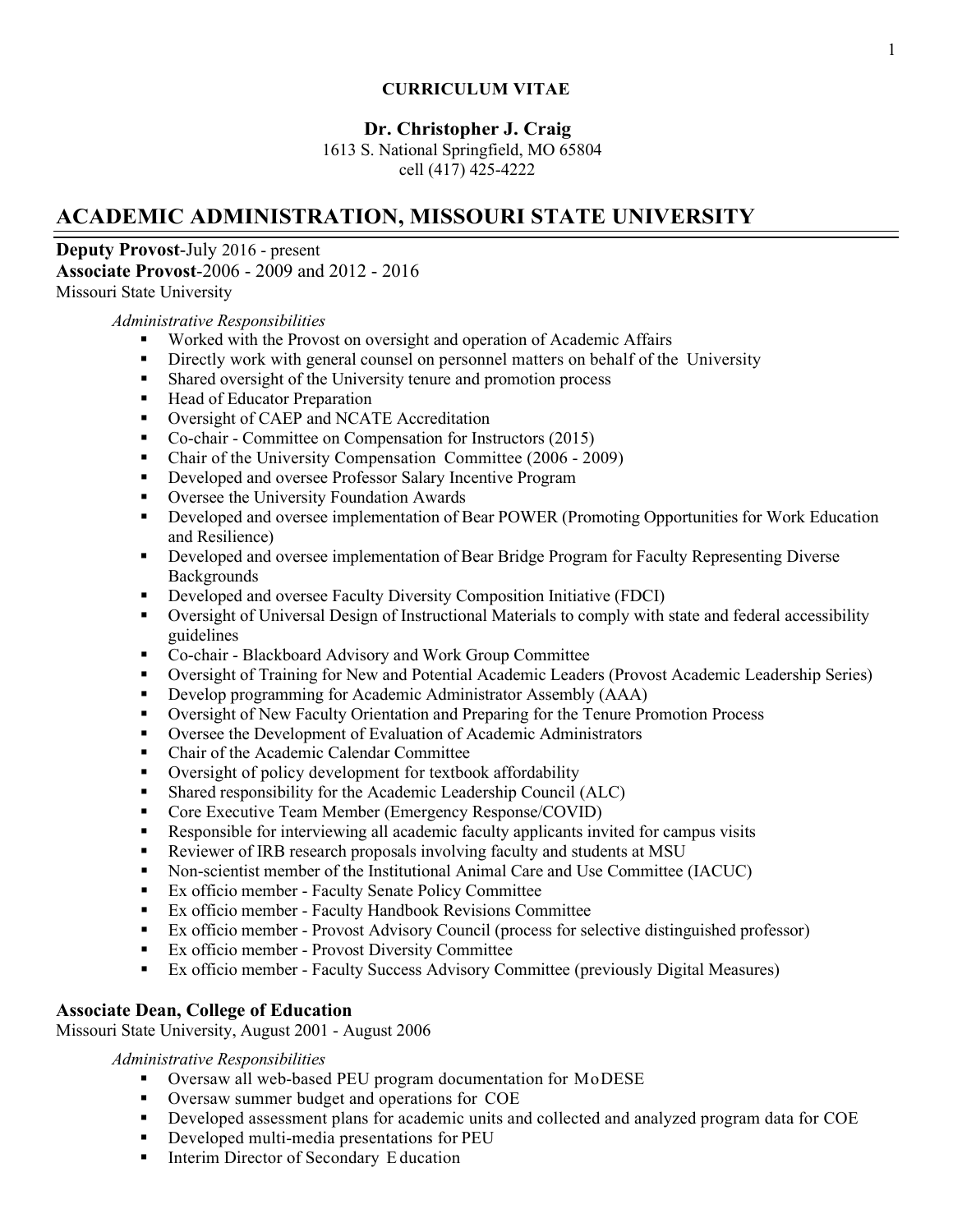- Oversaw deliberations of MSED secondarycommittee
- Administered and oversaw Teacher in Residence program
- Administered and oversaw COE online course development for graduate technology and statewide visual impairment programs
- Administered and oversaw college technology personnel and operations
- Budgeted responsibilities included: graduate assistant allocations, per course, summer, technology accounts, state tuition reimbursement, Assistive Technology Demo and Recycling Projects, Missouri Equipment Technology Consortium, and Blindness Skills Specialist
- **Managed salary recovery for major federal grants**
- Oversaw Master of Arts in Teaching program
- Oversaw implementation and operation of statewide training program in visual impairment
- Oversaw and implemented Monett and Central High School Hispanic field experiences
- Oversaw and administered graduate follow-up studies
- Managed data collection and reporting for annual NCATE and MoDESE reports
- Supervised and evaluated technology staff and ongoing assistance to department heads in evaluation of their faculty

### **Director, School of Teacher Education**

Southwest Missouri State University, July 2000 - July 2001

*Administered the following teacher education programs*

- B.S. in Education in Early Childhood
- B.S. in Education in Elementary, M.S. in Education in Elementary
- B.S. in Education in Education in Middle School
- B.S. in Education in Special Education, M.S. in Education in Special Education
- **M.S.** in Education, Instructional Media Technology
- **M.S.** in Education, Reading Education
- **Master of Arts in Teaching**

### **Head of the Department of Reading and Special Education (RSE)**

Southwest Missouri State University, October 1996 - July 1, 2000

#### *Administrative Responsibilities*

- Facilitated the development, implementation, and evaluation of RSE academic programs, budget, personnel, students, and administrative policies and procedures
- Oversaw the development, maintenance, and utilization of a comprehensive database on all aspects of the operation of the RSE department
- Oversaw the maintenance and operation of all physical facilities and equipment utilized by RSE faculty and students, and developed recommendations for improvements
- Oversaw the development, execution, and monitoring of research, grants, contracts, and special projects within RSE and collaborative efforts with other departments and units
- Coordinated faculty development programs and activities by working with RSE faculty to strengthen individual and collaborative skills that enhanced productivity and effectiveness of research and public affairs services
- Coordinated and monitored marketing, recruitment and retention strategies designed to enhance excellence, success, and diversity of RSE faculty, staff, and students
- **Promoted and coordinated collaborative efforts with P-12 schools and community agencies**

# **ACADEMIC ADMINISTRATION, DRURY UNIVERSITY**

### **Dean/Director of the School of Education and Child Development**

Drury University, June 2009 - April 2012

#### *Administrative Responsibilities*

- Head of the unit included major responsibilities for oversight and operation of education programs for Springfield, St Robert, Monett, Lebanon, Rolla, Ava, and Cabool campuses.
- Developed and implemented new master's program titled, *Drury Alternative Track in Special*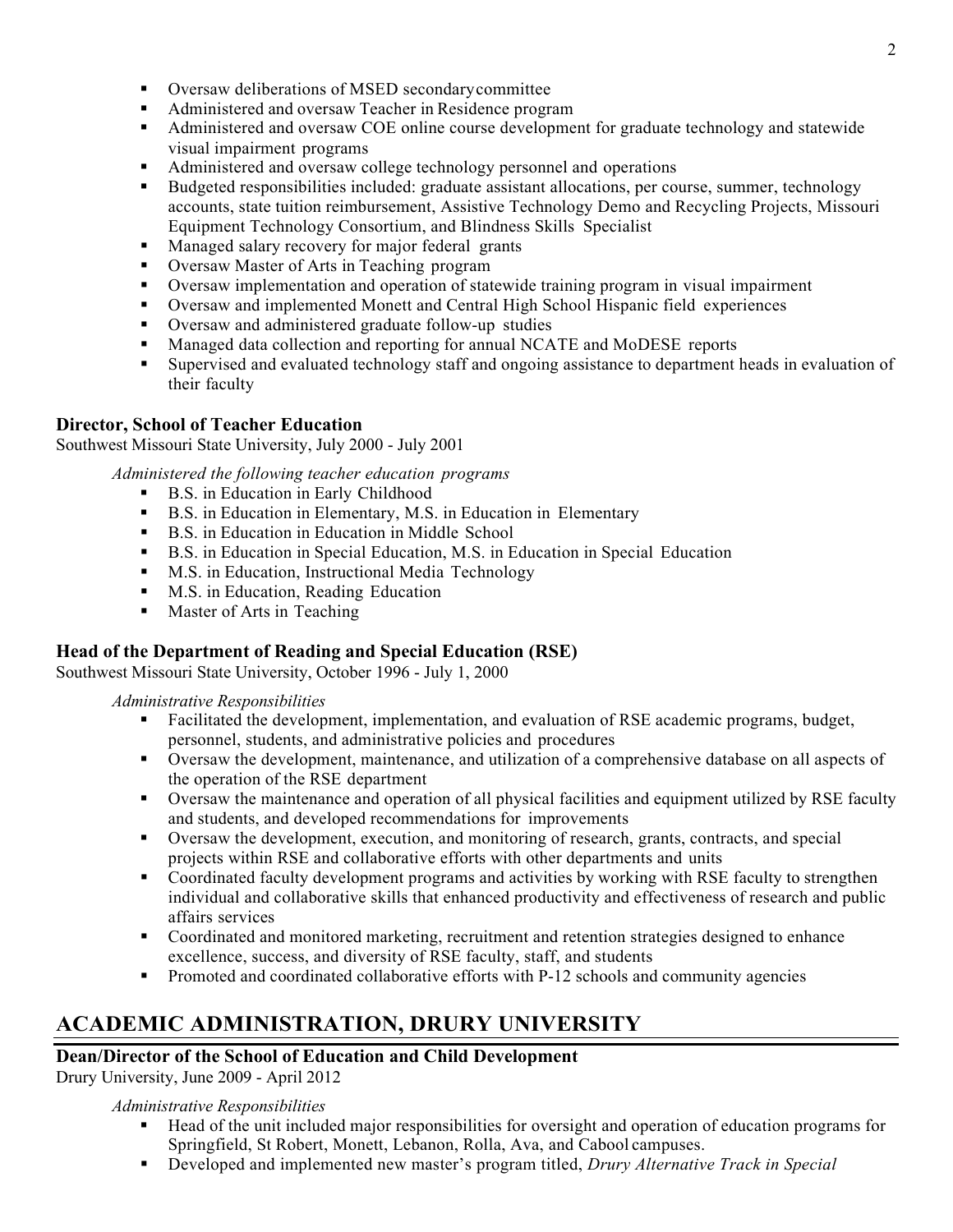*Education*.

**PEDEVELOPED A** prospectus on a new doctoral program involving the Breach School of Business and the School of Education and Child Development reviewed by the Higher Learning Commission.

## **PUBLIC SCHOOL ADMINISTRATIVE EXPERIENCES**

#### **Special Education Process Coordinator**

Kraft Administrative Services Center, Springfield (Missouri) Public Schools August 1993 - August 1994.

> Supervised faculty and staff in schools in the implementation of special education process, coordinated service delivery systems, facilitated collaboration among the multidisciplinary team, and was responsible for fiscal planning for technology and related services.

#### **Americans with Disabilities Act and Section 504 Coordinator**

Kraft Administrative Services Center, Springfield (Missouri) Public Schools August 1993 - August 1994.

- Developed and implemented the district's plan for compliance with the ADA and Section 504.
- Facilitated initiatives to insure accessibility in the areas of employment, design and construction, and programs for students pursuant to these mandates.
- Assisted the district in fiscal planning to insure program accessibility.

## **EDUCATION**

**Ed.D George Peabody College of Vanderbilt University, 1994** Special Education Concentration: Educational Leadership Dissertation: *Family support of emergent literacy practices for children with visual impairments*

#### **Ed.S Southwest Missouri State University, Springfield, MO** Specialist in Education, Ed.S.; 1990 Major: Special Education Administration

#### **M.Ed Drury College, Springfield, MO**

Master of Education, M.Ed.; 1986 Emphasis: Special Education Degree:

#### **BME Drury College, Springfield, MO**

Bachelor of Music Education; 1982 Magna Cum Laude Emphasis: Vocal Music

#### **Lifetime Missouri Teaching Certification**

Behavior Disorders (BD) K-12 Blind/Partially Sighted K-12 Educable Mental Handicaps (EMH) K-12 Learning Disabilities (LD) K-12 Orthopedic Handicaps (OH) K-12 Vocal Music K-12

### **GRANT AND COMMUNITY PROJECTS**

Craig, C. J. (2021, December). BLAST (*Bear Learning and Successful Transitions*). Funded by Community Foundation of the Ozarks.

Craig, C. J., & Martinez, J (2020). Spanish for Heritage Speakers. Funded by Community Foundation of the Ozarks.

Blansit, A., & Craig, C. J. (2016, April). *Northwest Project.* Funded for 1.3 million by Community Foundation of the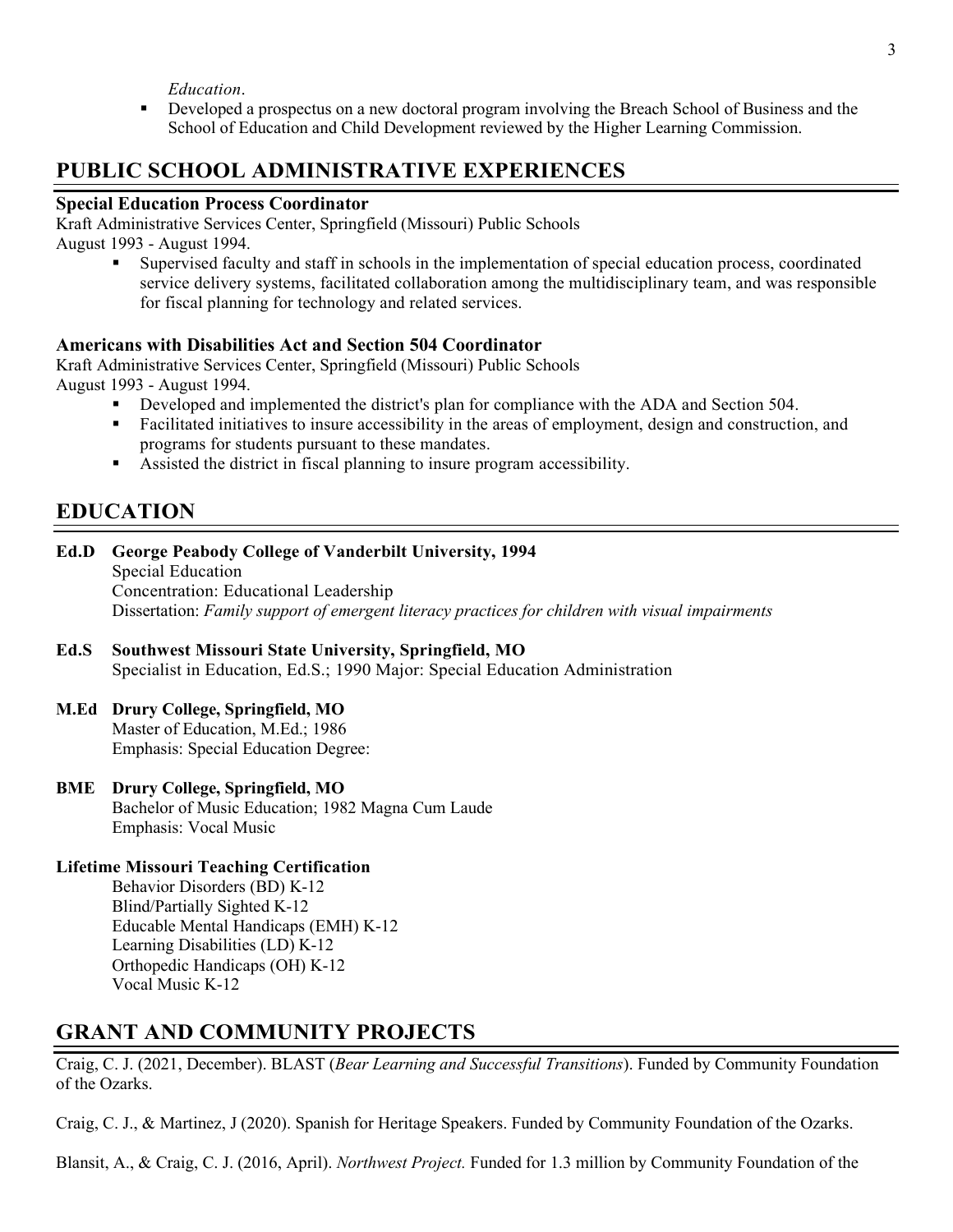Ozarks.

Craig, C. J. *Brainport Research and Development*. Funded \$20,000 by Community Foundation of the Ozarks.

Craig, C. J., & Brown, D. (2006, March). *Hispanic Teachers Tomorrow.* Funded \$20,000 by the Community Foundation of the Ozarks.

Craig, C. J. (2018). MSU *Bear POWER Summer Leadership Weekend* for prospective students with intellectual disabilities. Event funded by the Community Foundation of the Ozarks.

Craig, C. J. (2010). *Inaugural Cohort of the Ozarks Teaching Corps* at Drury University. Program funded by the Community Foundation of the Ozarks.

Craig, C. J. (2011). *Vision Rehabilitation Center of the Ozarks*. Funded \$6000 by the Musgrave Foundation.

Craig, C. J. (2010). *Springfield Urban Agriculture Coalition*. Funded \$300,000 by the Missouri Foundation for Health.

Craig, C. J. (2010). *Drury University Children's Vision Center* (DUCVC). Funded \$25,000 by the Green County Board for Developmentally Disabled.

Craig, C. J. (2012 - present). Principle Investigator for *Project ACCESS Statewide Autism Project*. (Approximately \$600,000 annually). Funded by the Missouri Department of Elementary and Secondary Education.

Craig, C. J. (2004, Fall). *Orientation and Mobility Program Development Grant.* Funded for \$10,000 by the Missouri Department of Elementary and Secondary Education.

Craig, C. J. (2003 - present). *Blindness Skills Specialist Project.* Funded annually for \$75,000 by Missouri Department of Elementary and Secondary Education.

Craig, C. J., Bryde, S., Schmitt, V., & Beggs, A. (2002). *Missouri early childhood special education evaluation: A study of ECSE IEP services vs. post-ECSE IEP services.* Funded for \$30,000 by Missouri Department of Elementary and Secondary Education.

Craig, C. J. (1999 - 2005). *Missouri Equipment Technology Consortium.* Contract/Grant funded, in part, for \$8,000 annually by Missouri Department of Elementary and Secondary Education to establish an assistive technology loan center at SMSU.

Craig, C. J., & Doelling, J. (1998 – 2003). *Special Education Certification Reimbursement Program*. Funded annually for approximately \$15,000 by the Missouri Department of Elementary and Secondary Education.

Spence, S., Wilson, G., & Craig, C.J. (1997, July). *Envision: Professional development activities and services to students with visual impairments.* Grant funded by the Missouri Department of Elementary and Secondary Education.

Craig, C. J. (2004, Fall). *Regional Assistive Technology Demonstration Grant.* Funded \$30,000 by the Missouri Assistive Technology Council.

Craig, C. J., Ajuwon, P., Garrison-Kane, L., DePaepe, P., & Ituarte, J. (2005, May). *Project DIVERSE* (Developing an Infrastructure for Visual Impairment Education for Regions, States & Ethnic Groups). Funded \$750,000 by the U.S. Department of Education.

Craig, C. J., Garrison-Harrell, L., DePaepe, P., & Doelling, J. (2000, May). *Project STARRS* (Standards Based Training and Retention of Rural Special Educators) Funded for \$600,000 by U.S. Department of Education to provide financial assistance to students pursuing education in special education who were interested in teaching in rural areas.

Harley, R., Hill, E., & Craig, C. J. (1993). *Masters level personnel preparation in visual impairment and orientation and*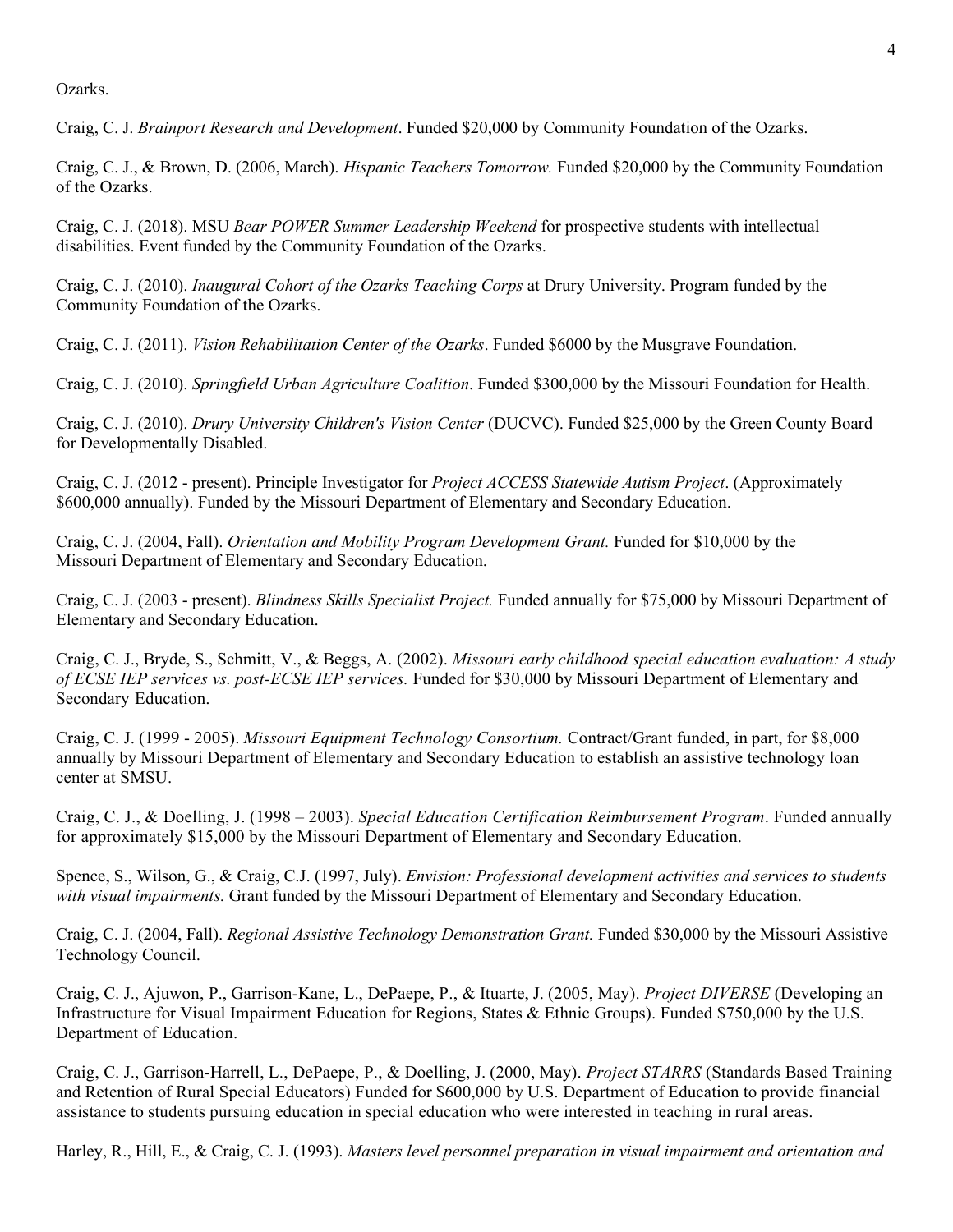*mobility.* U.S. Department of Education, Department of Special Education, Vanderbilt University.

Rieth, H., Bishop, L., Harnack, K., & Craig, C. J. (1992). *Analysis of Technology Assistance to Children (ATAC).* U.S. Department of Education, Department of Special Education, Vanderbilt University.

Craig, C. J. (1994). *Implementing Assistive Technology Services in Southwest Missouri: An analysis of perspectives.* Funded Faculty Sponsored Research Grant, Southwest Missouri State University.

Craig, C. J. (2002). Principle investigator at *SMSU for the ABC Longitudinal Research Study on contracted and uncontracted Braille.* Funded \$500,000 by the American Printing House for the Blind.

Craig, C. J. & Churchwell, C. (1999). *Blindness Literacy Study* funded by the Missouri Department of Elementary and Secondary Education.

## **AWARDS AND HONORS**

- **Springfield Business Journal Men of the Year, 2015**
- Bear POWER Advocacy Award, 2019
- PALMS Award for Developing a Pipeline for Higher Education for Latinx Students in Southwest Missouri and Northwest Arkansas, 2004
- LULAC recognition for outreach with Latinx population (League of United Latin American Citizens), 2005
- **2009 Greek Excellence Award, Drury University Fraternity and Sorority Life**
- Appointed to the 2008 Leadership Springfield Program
- Honorary Member of the Golden Key International Honors Society of Southwest Missouri State University
- Nominated for the Joan Davis Award, Missouri Council for Exceptional Children, Awards Ceremony held in conjunction with the Missouri State CEC Conference, March 1999
- Recognition of Service Award, Missouri Assistive Technology Exposition and Conference, April 1998
- Induction into the Nixa Missouri High School Academic Hall of Fame, May 1995
- Fellowship Award from the U.S. Department of Education, Department of Special Education, George Peabody College of Vanderbilt University, 1991-1992 & 1992-1993 (academic years)
- Affirmative Action and Equal Opportunity Award, Sixth annual awards banquet; Opportunity Development Center, Vanderbilt University, October 1992
- National Scholarship Award for Teachers, Association for the Education and Rehabilitation of the Blind and Visually Impaired, 1992
- Recipient of the National Federation of the Blind National Student Scholarship, 1990
- Recipient of the Missouri Council of the Blind State Scholarship, 1990
- Special Service Award, Southwest Center for Independent Living, Springfield, Missouri, 1990
- Recipient of the Rudolph Dillman Scholarship for professionals in the field of educating students with visual impairments, American Foundation for the Blind, 1988 and 1989
- Mortarboard Society, Drury College, 1982
- Departmental Honors, Music Department, Drury College, 1982
- Special Achievement Award, Music Education and Special Education, Education Department, Drury College, 1982

## **PUBLICATIONS AND SCHOLARSHIP**

DePaepe, P. A., Doelling, J. A., & Craig, C. J. (2013). Creating safe learning environments for school-aged students with food allergies. *Physical Disabilities: Education and Related Services*, *32*(1), 8-30.

Ajuwon, P. M., & Craig, C. J. (2007). Distance education in the preparation of teachers of the visually impaired and orientation and mobility specialists: *Profile of a new training paradigm*, *39*(1), 3-13.

Craig, C. J. (2003, April). *A study of ECSE IEP services vs. post-ECSE IEP services.* Paper presented at the American Educational Research Association, Chicago.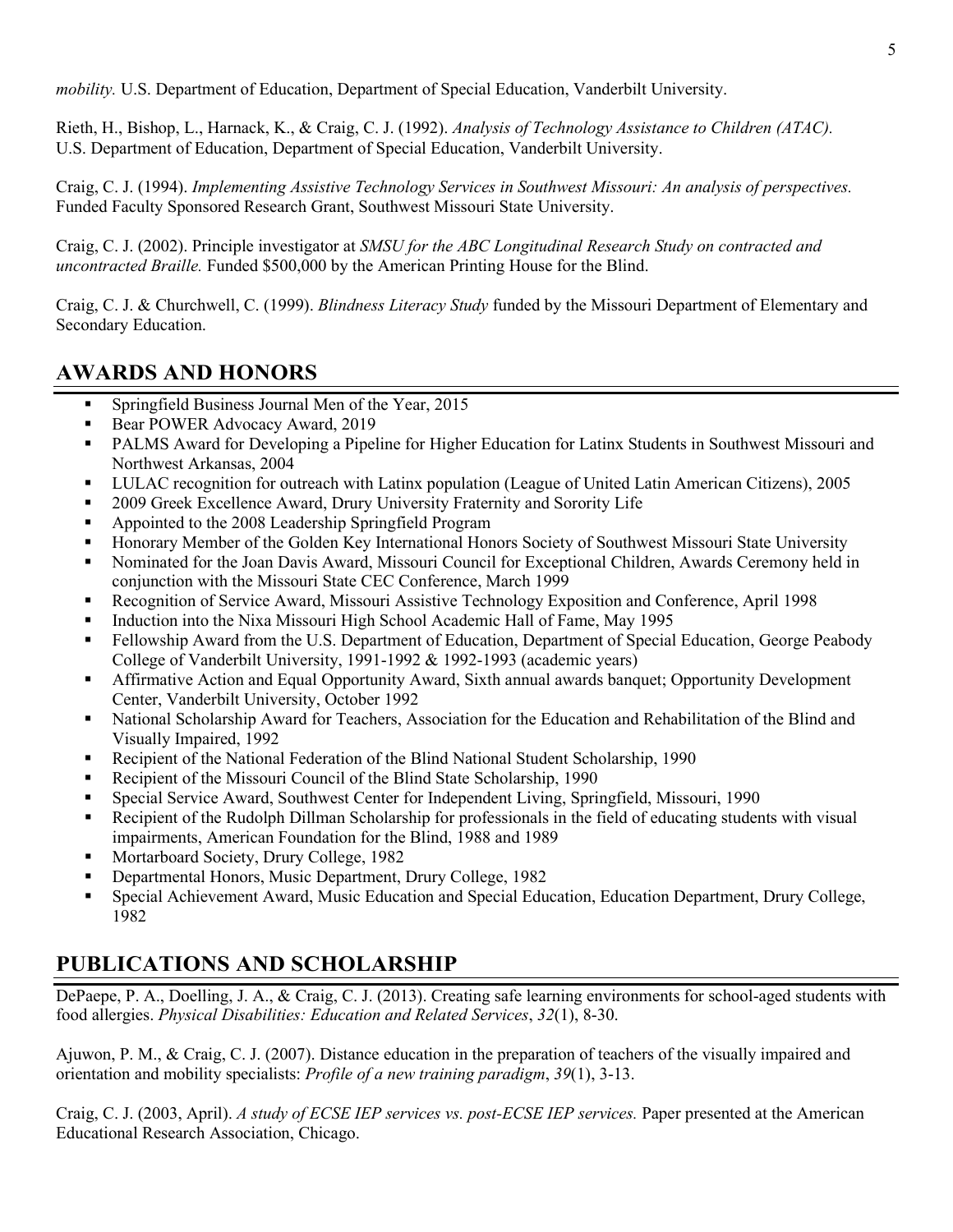Craig, C. J., Hough, D., Churchwell, C., & Schmitt, V. (2002). *A statewide study on the literacy of students with visual impairments. Journal of Visual Impairment and Blindness, 96,* 452-455*.*

Craig, C. J., Bryde, S., Schmitt, V., & Beggs, A. (2002). *Missouri early childhood special education evaluation:* A study of ECSE IEP services vs. post-ECSE IEP services*.*

Craig, C. J. (2002). *College of Education Follow-Up Study 2001-2002.* A study of SMSU teacher education graduates. Springfield, MO: Southwest Missouri State University.

Craig, C. J. (2001). *Statewide Blindness Literacy Study.* Jefferson City, MO: Missouri Department of Elementary and Secondary Education.

Craig, C. J. (1999). *Home literacy experiences for children with visual impairment. Journal of Visual Impairment and Blindness, 93,* 794-797.

Doelling, J., Craig, C. J., DePaepe, P., Garrison-Harrell, L., & Blesz, D. (1999). *CEC/NCATE Standards: Focus on practicum standards.* Reston, VA: Council for Exceptional Children.

Hough, D. L., Craig, C. J., Brown, D. W. & Dana, J. (1999, March). *Missouri Teacher Supply and Demand Report* generated annually by the Southwest Professional Development Center at SMSU.

Bryde, S., Doelling, J., Brown, D. W., & Craig, C. J. (1998). Project Partnership: Evolution of a multi-disciplinary preservice teacher education program. *Missouri Educational Leadership, 9,* 27-35.

Craig C. J. (1998). What diversity in the classroom means to me. In B. Hurst & G. Redding *Keeping the light in your eyes: A guide for teachers.* Scottsdale, Arizona: Holcomb Hathaway, Inc.

Craig, C. J., DePriest, L., & Harnack, K. (1997). Teachers' perspectives on selecting literacy media for children with visual impairments. *Journal of Visual Impairment and Blindness, 91,* 539-545.

Craig, C. J. (1996). Family involvement in the literacy development of young children with visual impairment. In A. J. Koenig and M. C. Holbrook (eds.), *Proceedings of the Second biannual conference of Getting in Touch with Literacy*  (pp. 47-51). Alexandria, VA: Association for the Education and Rehabilitation of the Blind and Visually Impaired.

Craig, C. J. (1996). Family support of the emergent literacy of children with visual impairments. *Journal of Visual Impairment and Blindness, 90,* 194-200.

Bishop, L. J., Craig, C. J., & Harley, R. K. (1995). *Training modules/or the Braille N Speak.* Louisville, KY: American Printing House for the Blind.

Craig, C. J. (1994). Family involvement in the emergent literacy of children with visual impairments. *Awareness,* 7- 9.

Craig, C. J. (1994). Facilitating the literacy development of young children with visual impairments. *Future Reflections, 13,* 34-35.

Craig, C. J. (1994). *Passengers with disabilities* [Video to train airline personnel in meeting the needs of passengers with disabilities]. Kansas City, MO: TWA.

Wright, S., & Craig, C .J. (1994). *Discovering the magic of reading: Elizabeth's story* [Video to promote early literacy experiences for young children with visual impairments]. Louisville, KY: American Printing House for the Blind.

Craig, C. J. (1992). Describing persons with disabilities "to a T": Using people-first language in presentations and technical writing. *Kennedy Center News*, *18*, p. 3.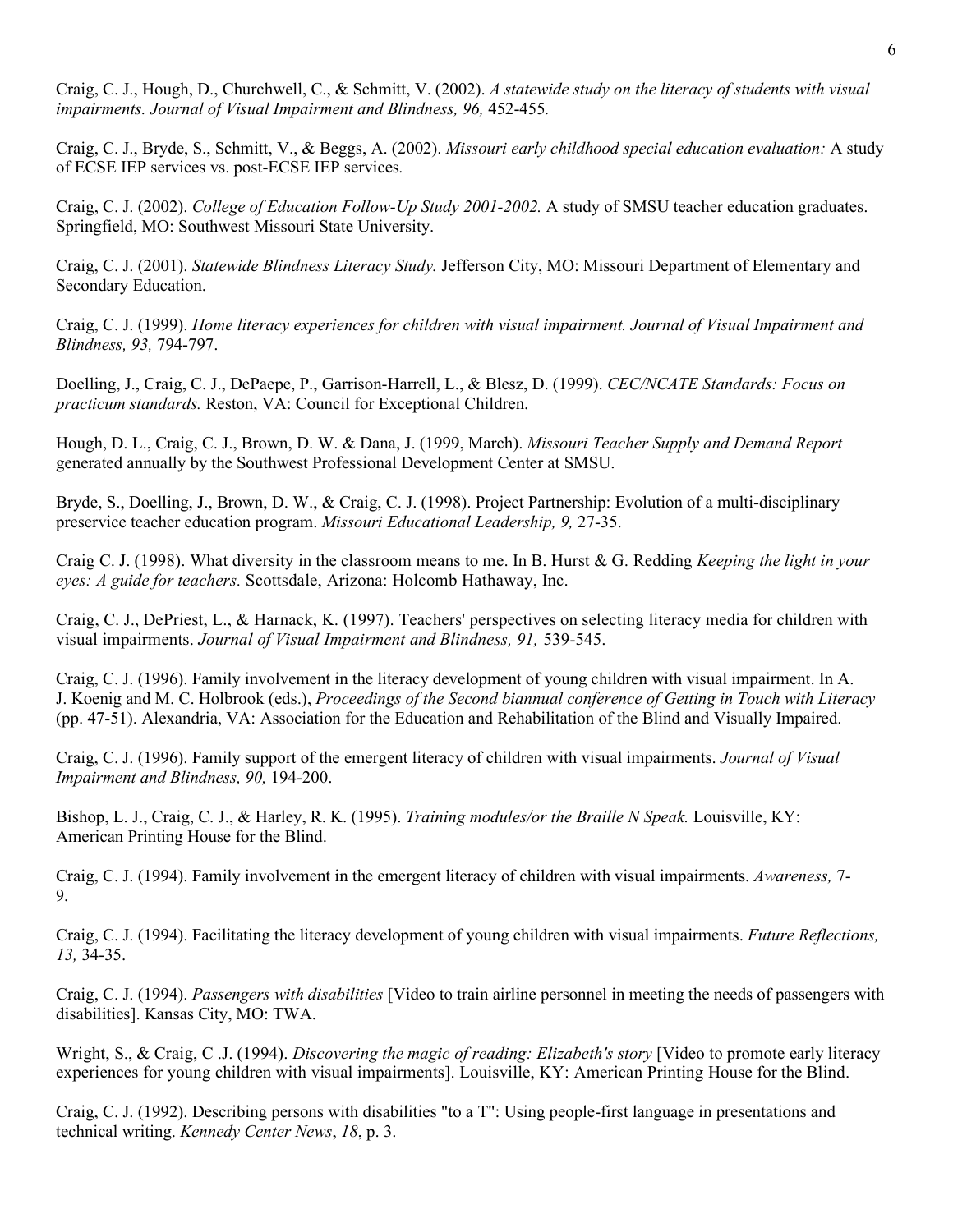Stratton, J.M., Craig, C. J., & DePriest, L. (1995) *The emerging literacy of children with visual impairments: A developmental approach.* Prospectus of a book submitted to Pro-Ed.

## **NATIONAL/INTERNATIONAL PRESENTATIONS**

Craig, C. J. & Edmondson, L.A. (2010, March). *Strong relationships shared vision-one successful partnership: The story of Springfield Public Schools and Drury University.* National Professional Development Schools Conference, Orlando, Florida.

Craig, C. J. (2009, April). *A panel presentation on the Teacher Education Alliance: A collaboration between MSU, Evangel and Drury*. National Council for the Accreditation of Teacher Education, Arlington, Virginia.

Craig, C. J., Hough, D.L., & Brown, D. W. (2005, February). *Evaluation of the Master of Arts in Teaching: An alternative pathway to teacher certification.* Presentation at the National Center for Alternative Certification, Orlando, Florida. ABC Research Team (2004, July). *ABC Braille Study.* Invited presentation at the American Association for the Education and Rehabilitation of the Blind and Visually Impaired, Orlando, Florida.

Craig, C. J. (2004, April). *Meeting the needs of children with diverse learning needs.* Invited Presentation at the National Catholic Educational Association Annual Convention, Boston, Massachusetts.

Craig, C. J. (2003, December). *ABC Braille Study.* Invited presentation at the Literacy Conference, Vancouver, Canada.

Craig, C. J. (2003, April). *Meeting the needs of children with diverse learning needs.* Presentation at the National Catholic Educational Association Annual Convention, St. Louis, Missouri.

Bennett, R., Barke, C., & Craig, C. J. (1999, February). *Transforming academic departments: Critical issues and guidelines for chairs.* Panel presentation at the 16th Annual Academic Chairpersons Conference, Orlando, Florida.

Craig, C. J., & DePaepe, P. (1999, January). *Cross-categorical special education and assistive technology: A model for pre-service teacher education and community outreach.* 17th International Conference Technology, Reading & Learning Difficulties, International Reading Association, San Francisco.

Doelling, J., Craig, C. J., DePaepe, P., Garrison-Harrell, L., & Blesz, D. (1998, November). *CEC/NCATE Standards: Focus on practicum standards.* Teacher Education Division, International Council for Exceptional Children, Dallas, Texas (Invited Presentation).

Byrne, M., Doelling, J., Garrison-Harrell, L., DePaepe, P., Craig, C. J., & Blesz, D. (1998, November). *Performancebased assessment of teacher education candidates in special education: A collaborative pre-service model.* Teacher Education Division, International Council for Exceptional Children, Dallas, Texas.

Craig, C. J., & Blesz, D. (1998, October). *Implementing assistive technology in inclusive educational settings for children with diverse learning needs.* Paper presented at the 7th Annual Institute for Inclusive Education: Reaching All Learners. St. Louis, Missouri.

Craig, C. J., DePriest, L., & Camp, D. (1997, September). *Teaching Braille reading? Or teaching reading in Braille?* Paper presented at the Getting in Touch with Literacy 3rd Biennial Conference. Minneapolis, Minnesota.

Craig, C. J. (1996, July). *The role of families in the emerging literacy of young children with visual impairments.* Paper presented at the AER International Conference, St. Louis, Missouri.

Craig, C. J., & Stratton, J.M. (1995, December). *Family involvement in the emergent literacy of children with visual impairments.* Paper presented at the Getting in Touch with Literacy 2 and Biannual Conference, Austin, Texas.

Craig, C. J. (1995, July). *Family involvement in the literacy development of young children with visual impairments.* Presentation at the annual meeting of the National Organization of Parents of Blind Children, Chicago, Illinois.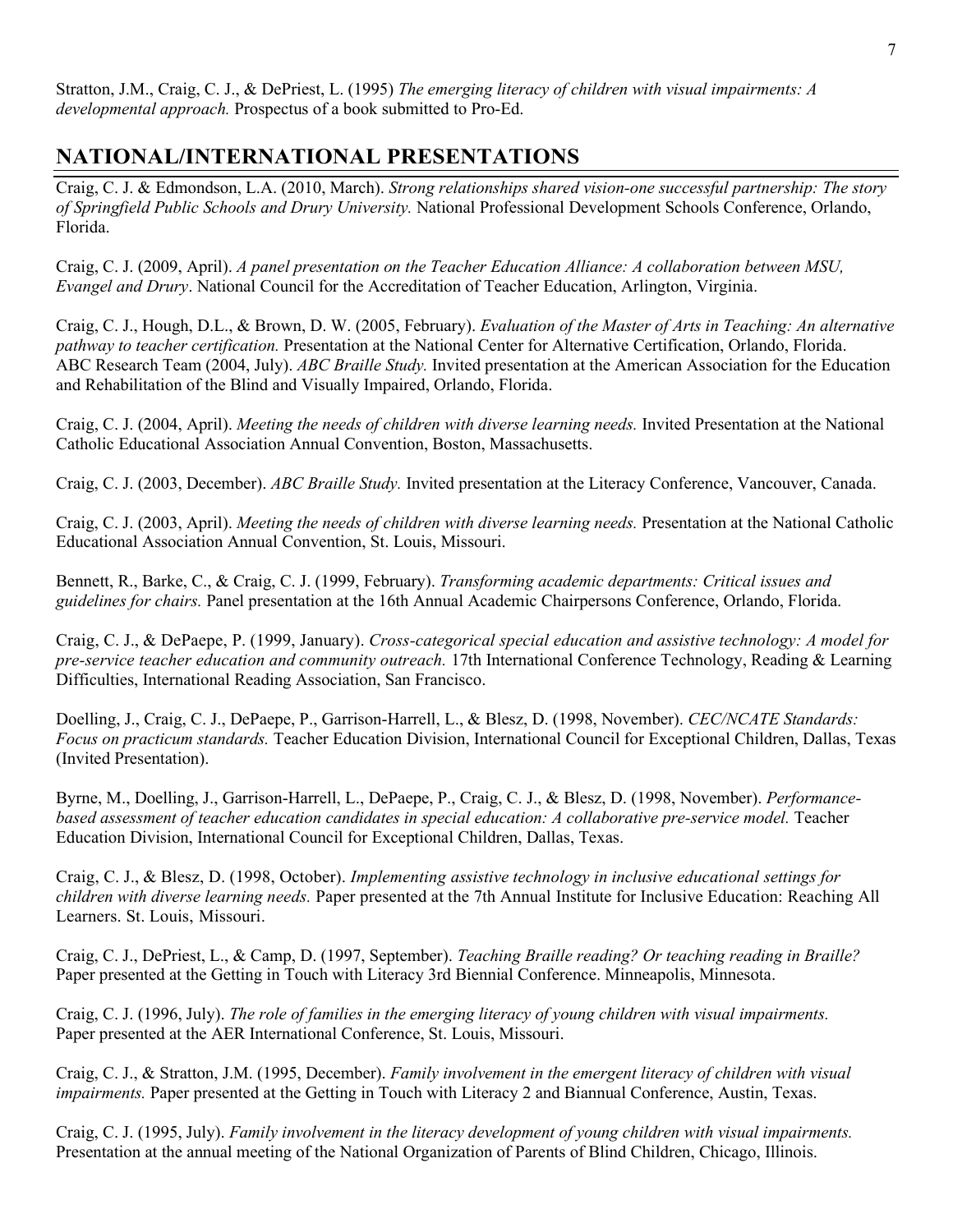DePriest, L., Dinwiddie, S., & Craig, C. J. (1995, February). *Facilitating the literacy development of young children with visual impairments*. Presentation at the 3rd Annual Collaborative Conference on Young Children with Special Needs and their Families, Nashville, Tennessee.

Craig, C. J. (I 994, June). *Family support of emergent literacy practices for children with visual impairments.* Research presentation at the American Printing House for the Blind, Louisville, Kentucky.

Craig, C. J. (1994, April). *Pre braille and emergent literacy.* Presentation at the New England Conference for Families of the Visually Impaired, Watertown, Massachusetts.

Craig, C. J., & Bishop, L. J. (1993, April). *An overview of access technology for students with visual impairments.* Presentation at the Council for Exceptional Children National Conference, San Antonio, Texas.

## **STATE PRESENTATIONS**

Craig, C. J. (2010, April). Presentation on the Teacher Alliance. MO Association of Colleges of Teacher Education.

Craig, C. J., & DePaepe, P. (2006, October). *Statewide pre-service training opportunities for teachers of students with low incidence conditions.* Presentation at the annual MO Conference for Administrators of Special Education, Osage Beach, Missouri.

Craig, C. J., & Ituarte, J. (2003, March). *Statewide training of teachers in the area of visual impairment: How to involve consumers.* Presentation at the National Federation of the Blind conference, Springfield, Missouri.

Craig, C. J., & Ituarte, J. (2002, September). *Impact of blindness skills specialist project on learners with visual impairments.* Presentation at the Special Education Administration Conference, Osage Beach, Missouri.

Craig, C. J., Koenig, A. J., & Holbrook, C. M. (1998, May). *Selecting literacy media/or children with visual impairment.*  Presentation at the Envision Conference, Big Cedar Lodge, Branson, Missouri.

Craig, C. J., Doelling, J., & Byrne, M. (1998, February). *Implementing authentic, performance-based assessment.* Presentation at the Missouri Council for Exceptional Children Conference, St. Louis, Missouri.

Craig, C. J. (1997, March). *Preparing special education teachers for work with children and youth with developmental disabilities through a competency-based field experiences approach.* Presentation at the Council for Exceptional Children State Convention, Kansas City, Missouri.

Craig, C. J. (1996, August). *The transdisciplinary team approach: Building an image within the full array of services for children and youth with severe disabilities.* In-service provided for the professional and support staff of the Area II State Schools for the Severely Handicapped, Springfield, Missouri.

Craig, C. J. (1996, March). *Implementing assistive technology in Southwest Missouri: An analysis of perspectives.* Presentation at the Council for Exceptional Children State Conference, Osage Beach, Missouri.

Craig, C. J., & Doelling, J. (1995, March). *Assessment/or children with low incidence disabilities.* Presentation at the Missouri State Conference of the Council for Exceptional Children, Springfield, Missouri.

Craig, C. J., Wilson, G., & Duncan, J. (1995, March). *Law for teachers.* Panel presentation at the Missouri State Conference of the Council for Exceptional Children, Springfield, Missouri.

Craig, C. J. (1995, October). *Implementing assistive technology services in Southwest Missouri: An analysis of perspectives.* Presentation at the Missouri State Learning Disabilities Conference, Springfield, Missouri.

Craig, C. J. (1995, October). *On educational issues pertaining to ADD/ADHD.* Presentation at the Missouri State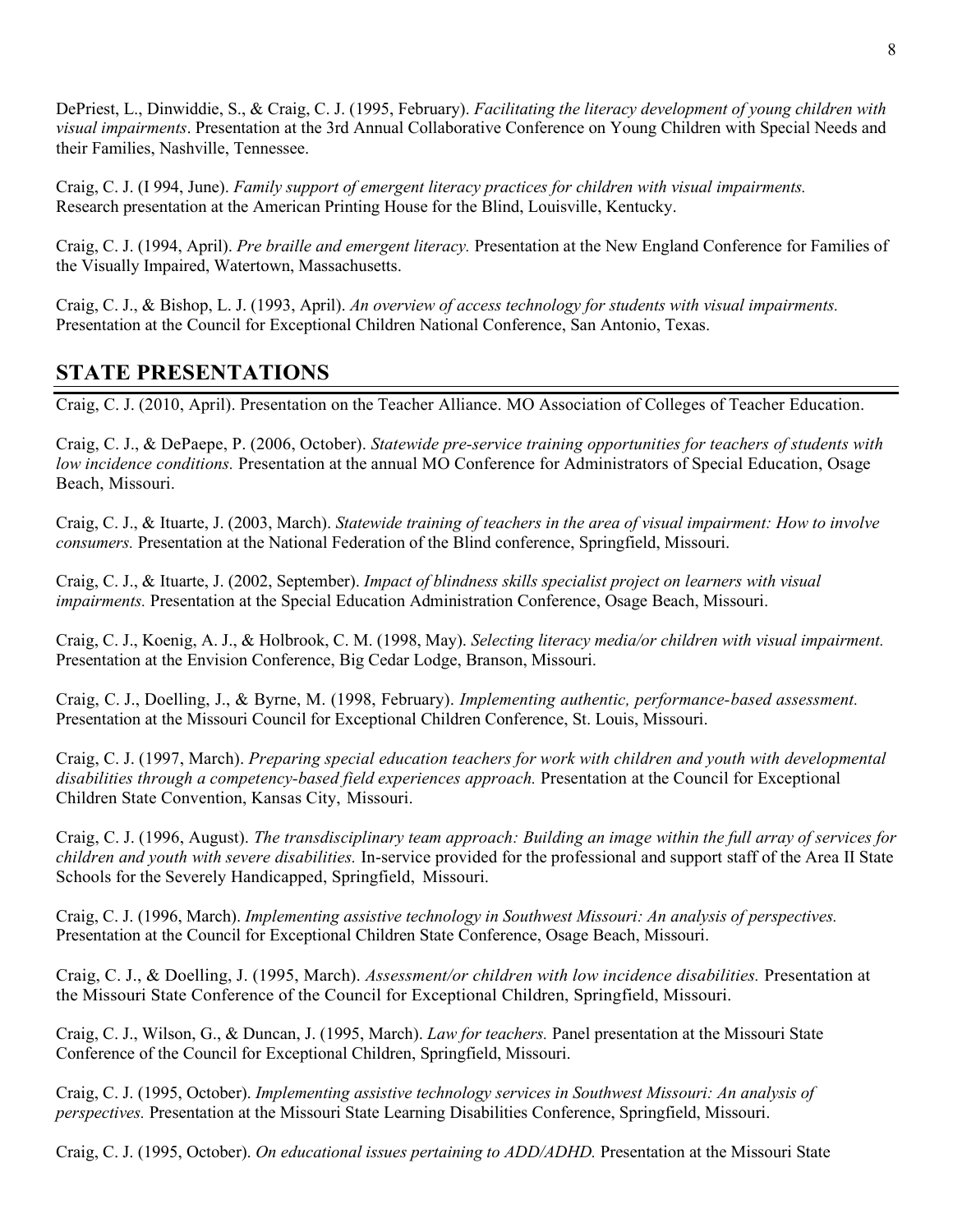Learning Disabilities Association Conference, Springfield, Missouri.

Craig, C. J. (1994, November). *Assistive technology for persons with visual impairments: Implications/or home, school, and employment.* Workshop sponsored by the Missouri Assistive Technology Project, Springfield Regional Center.

Craig, C. J., & Fent, K. (1994, May). *Legal mandates pertaining to assistive technology in the schools.* Workshop sponsored by the Missouri Assistive Technology Project, Columbia, Missouri.

Craig, C. J. (1993, July). *RESNA'S "Project Reaching Out," Serving the assistive technology needs of culturally diverse individuals.* Presentation at the conference for the Tennessee Technology Access Project and Tennessee State University, Nashville, Tennessee.

Craig, C. J. (I 992, November). *A critical decision: Selecting literacy media/or children with visual impairments.*  Presentation at the Association for the Education and Rehabilitation of the Blind and Visually Impaired State Conference, Nashville, Tennessee.

Craig, C. J. (1988, December). *Definition and eligibility criteria/or visually impaired.* Satellite presentation on ESN sponsored by the Missouri Department of Elementary and Secondary Education, Jefferson City, Missouri.

### **LOCAL/COMMUNITY PRESENTATIONS**

Craig, C. J. (2020, December). Presentation to regional math educators on promoting the success of individuals from diverse backgrounds.

Craig, C. J. (2011, April). Presentation on current issues in education. Leadership Springfield Class 26.

Craig, C. J. (2003, May). Presentation at Campbell Elementary School on character education.

Craig, C. J., & Harrison, D. (2003, June). Presentation at Sunshine Elementary School on children's literature and music.

Craig, C. J. (2002, October). *History of ILCs: Where do we go from here.* Annual meeting of independent living centers, Joplin, Missouri.

Craig, C. J. (2002, October) *Parental involvement in literacy.* Parents group at St. Agnes Elementary School, Springfield, Missouri.

Craig, C. J. (2002, Summer). Keynote speaker for Title II summer conference.

Craig, C. J. (2001, Summer). *Parental involvement in schools.* Title II summer conference.

Craig, C. J. (2000, July). *Students with special needs and visual disabilities.* Workshop at Missouri Association for Career and Technical Education (Missouri ACTE) Summer conference at Kickapoo High School in Springfield, Missouri.

Craig, C. J. (1997, December). *Collaboration and accommodations to promote the success of students.* Presentation at the Classroom Management: Exceptional Pupil Cooperative of the Ozarks, Bolivar, Missouri.

Craig, C. J., Garrison-Harrell, L., DePaepe, P., Blesz, D., & Doelling, J. (1997, August). *Inclusion of students with disabilities best practices at the secondary level.* Workshop provided for Springfield Public Schools, Springfield, Missouri.

Craig, C. J., & Baker, J. (1996, August). *Legal mandates of assistive technology for students with disabilities.* Professional development for the Springfield R-12 Schools, Springfield, Missouri.

Craig, C. J. (1996, August). *Educational alternatives for students with diverse learning needs.* Professional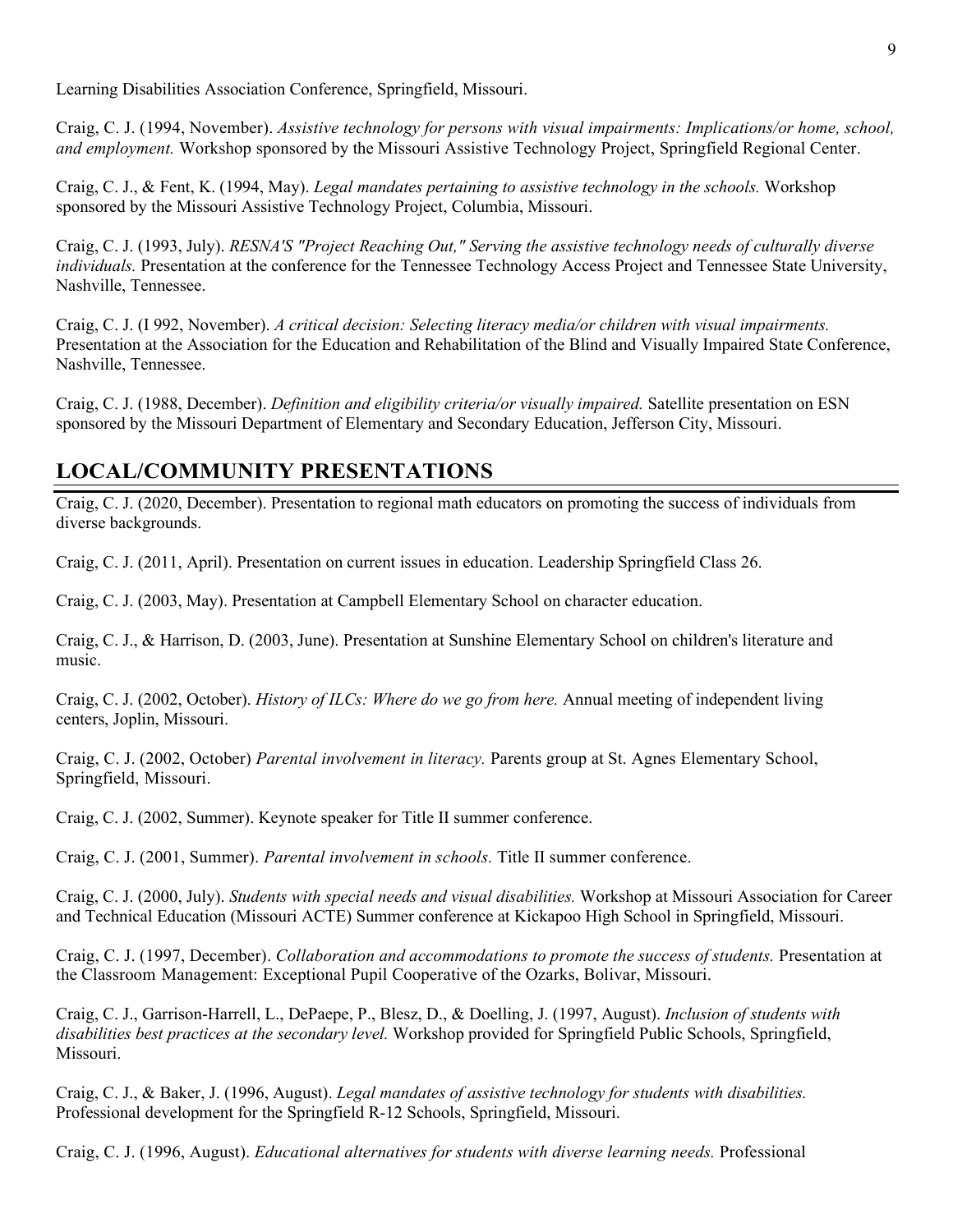development provided for teachers and administrators of the Fordland Missouri Public Schools, Fordland, Missouri.

Craig, C. J. (1996, June). *We're all in this together.* Workshop for day care providers sponsored by the Safety Council of the Ozarks, Joplin, Missouri.

Craig, C. J. (1996, February). *Keeping your balance when implementing inclusion for children and youth with disabilities.*  Keynote address at the Exceptional Pupil Cooperative of the Ozarks Inclusion conference, Bolivar, Missouri.

Craig, C. J. (1995, September). *Workshop on promoting early literacy experiences for children with visual impairments in the home.* Westport Elementary, Springfield, Missouri.

Craig, C. J. (1995, April). *Workshop to train job coaches for work with individuals with developmental disabilities.* Ozark Technical College, Springfield, Missouri.

Craig, C. J. (1995, February). *What administrators need to know about inclusion.* Presentation at the Southwest Missouri Principals' Association Meeting, Strafford, Missouri.

Craig, C. J. (1994, October). *Focus group for siblings of children with disabilities.* Workshop Sponsored by Missouri Protection and Advocacy, Springfield, Missouri.

Craig, C. J. (1993, October). *Section 504 of the Rehabilitation Act and the schools.* Professional development activity at the Springfield Public Schools principals' meeting, Springfield, Missouri.

Craig, C. J. (1993, March). *Necessary academic modifications for students with disabilities.* in-service for the faculty at Nashville State Technical Institute, Nashville, Tennessee.

## **CONSULTANT EXPERIENCE**

The listing in this section reflects ongoing involvement with school districts, agencies, and the private sector. The consultant contracts include responsibilities in program and product development, assessment, fiscal parrying, and facilitating interagency collaboration.

- Special Education Consultant for the Carthage R-9 Public Schools, fall 2004 spring 2009
- Special Education Consultant for the Branson Public Schools, fall 2004 present
- Special Education Consultant for the Monett Public Schools, fall 2004 present
- Special Education Consultant for the Nixa Public Schools, fall 2004 present
- Special Education Consultant for the Forsyth Public Schools, fall 2004 present
- Special Education Consultant for the Rolla Public Schools, December 2001 present
- Special Education Consultant for the Rogersville Public Schools, August 1997 present
- Special Education Consultant for the Bolivar Missouri Exceptional Pupil Cooperative, August 1994 August 2000
- Special Education Consultant for the Greene County Missouri Cooperative, October 1995 August 2000
- Special Education Consultant for the Monett Missouri Public Schools, April 1996
- Special Education Consultant for the Ozark Missouri Public Schools, August 1994 to August 2000
- Special Education Consultant for the Springfield Missouri Public Schools, August 1994 to present
- Special Education Consultant for the Springfield Missouri Catholic School System, May 1995 present
- Program development for the Poplar Bluff Missouri Regional Center for Adults with Developmental Disabilities, July 1988
- Consultant for the Silver Dollar City Organization on Disability Awareness, Policy, Safety, and Accessibility, May 1994 to 2000
- Redesign of the Desk Top and Handy Cassette Tape Players, American Printing House for the Blind, January 1994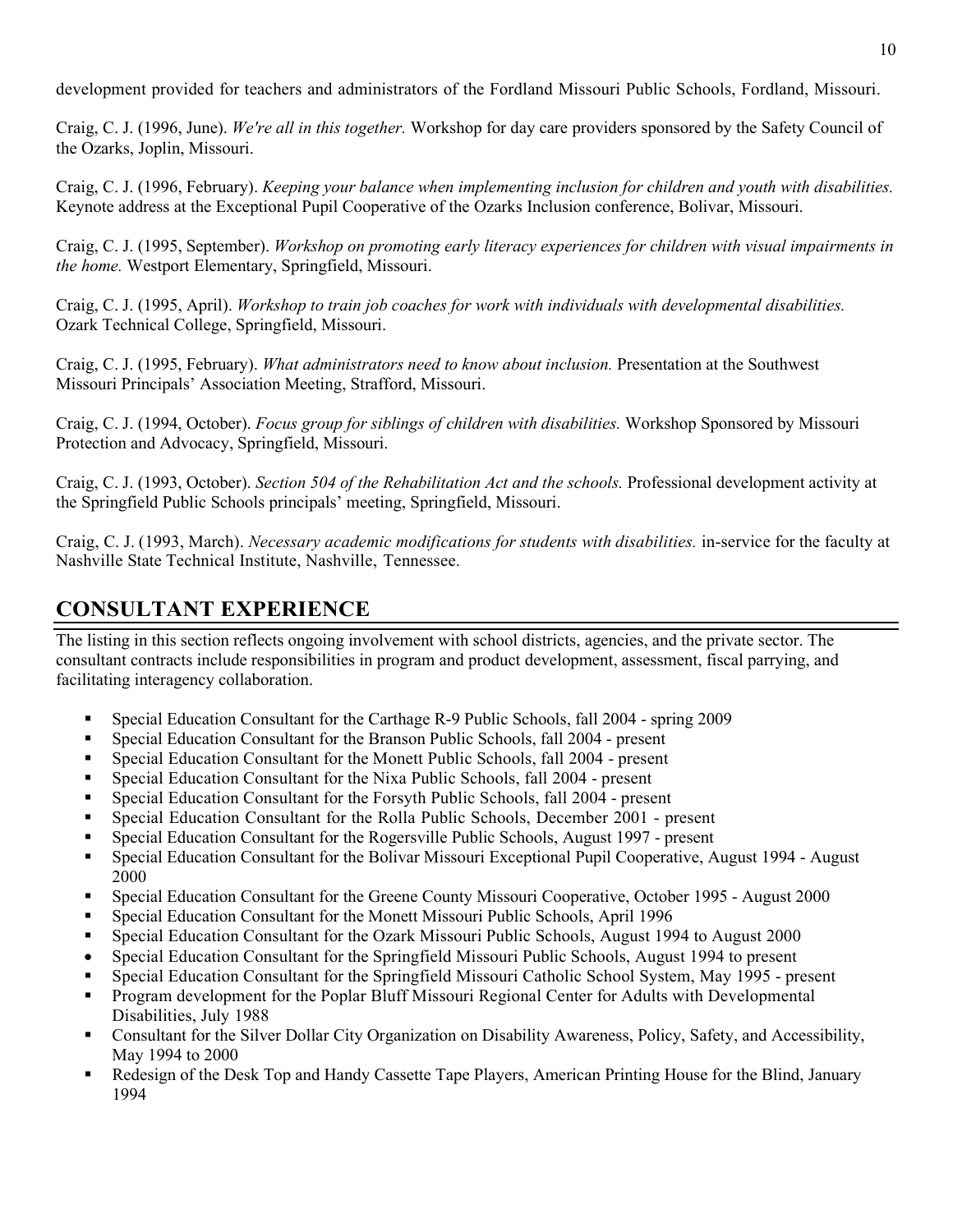# **STATE, UNIVERSITY, AND COMMUNITY SERVICE**

### **State Service**

- Co-founder of Missouri Inclusive Post Secondary Alliance (multi-state educational consortia), 2018 to present
- President of the Missouri Association for Colleges of Teacher Education (MACTE), April 2008 to April 2010
- **Member of Missouri Blind Task Force, September 1999 to April 2010.**
- Chair for Missouri Assistive Technology Council, September 1999 to July 2000
- Chair of Committee to Establish a Three State Collaboration in the preparation of teachers to work with children and youth with visual impairments, August 2002 to present
- Missouri State Summit on Special Education: Committee to Develop the Individual Education Program Form and Process, March-May, 1998
- Committee to Develop Competencies for the Missouri Department of Elementary and Secondary Education Program Approval and Certification Process for Special Education, June 1996 to March 1997
- Appointed by Governor Mel Carnahan to the State Rehabilitation Advisory Council for the Blind, May 9th, 1997
- Elected to the Executive Board of the Missouri State Rehabilitation Advisory Council for the Blind, February 1999 to 2000
- Chair of the Children's Education Committee, February 1999 to 2000
- Appointed by Governor Mel Carnahan to the Missouri Assistive Technology Advisory Council, May 10th, 1995
- Elected to the Executive Board of the Missouri Assistive Technology Advisory Council, August 1997 present
- Institutions of Higher Education Advisory Committee to the Missouri Department of Elementary and Secondary Education and Center for Innovations in Special Education, June 1996 to present
- Steering Committee for the Missouri School for the Blind Summit on Visual Impairment and Blindness, October 1995

### **University Service**

- University Workload Committee, 2007 to 2009
- Chair of the search committee for the Director of Human Resources (Tamara Few), 2015
- Co-chair of the President's Commission on Diversity, Missouri State University, July 2007 to August 2009
- Chair of the Provost Committee on Faculty Leadership, December 2006 to August 2009
- Chair of Committee on Missouri Information Technology Accessibility Standards and University Compliance, May 2003 to August 2006
- College Diversity Committee, College of Education, August 2002 to August 2006 NCATE/MoDESE Leadership Team, August 2002 to August 2009
- Ex-Officio Member of College of Education Technology Committee, August 2002 to August 2006
- Ex-Officio Member of MSEd Oversight Committee, College of Education, August 2002 to August 2006
- Ex-Officio member of Committee to Develop the Conceptual Framework for the Professional Education Unit, Southwest Missouri State University, 2000 - August 2006
- Co-Chair of the Program Accreditation Review Committee of the Professional Education Committee, January 1998 to 2000
- Member of the Committee to Develop Student Portfolios for the PEU, December 1998 to October 2003 NCATE Leadership Team, March 1997 to September 1998
- Chair of the Committee to Develop the Conceptual Framework for the Professional Education Unit, Southwest Missouri State University, March 1997 to 2000
- Chair of the Disabled Services Committee, Southwest Missouri State University, August 1996 to May 1997
- Chair of the Search Committee for the Associate Dean Positions for the College of Education, August 1996
- Chair of the Graduate Revisions Program Committee in Special Education, August 1995 to 2000
- Committee to Revise the Special Education Undergraduate Program, August 1994 to 2000
- **Search Committee for Special Education, August 1996**
- Search Committee for Early Childhood, Elementary, and Middle School, August 1996
- Search Committee for the Department Head Position for Educational Administration, August 1998 to 2000

### **Community Service**

- Reappointed board member to Vision Rehabilitation Center of the Ozarks, January 2022
- Major Partnership Meetings: Project RISE Community Foundation of the Ozarks, April 2016 to April 2021
- Board of Directors: Community Foundation of the Ozarks, July 2011 to July 2017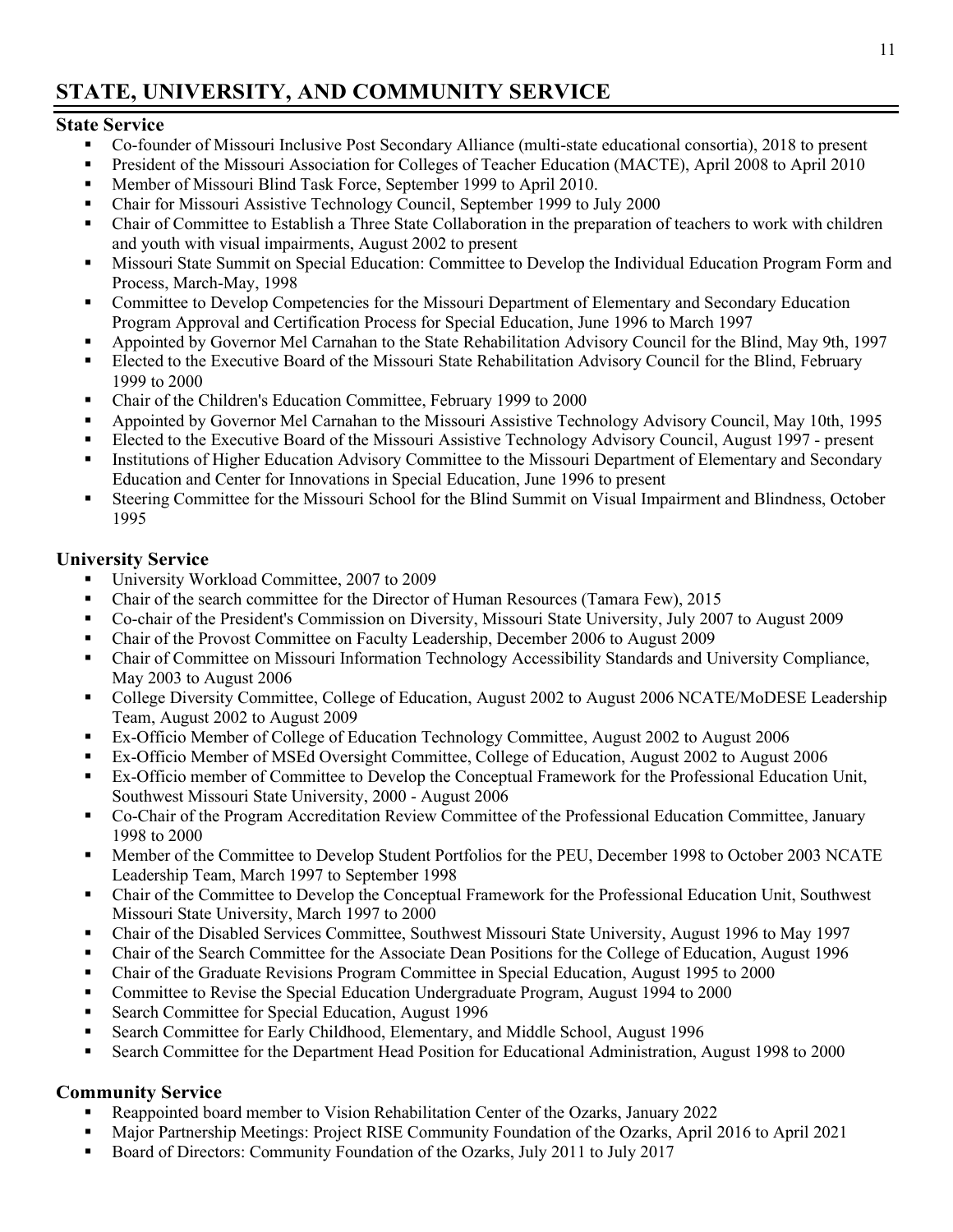- Board member: The Arc of the Ozarks, June 2010 to June 2015
- President-elect. Vision Rehabilitation Center of the Ozarks, June 2010 to June 2016
- Special Education. Program Evaluation Committee Chair, Springfield (Missouri) Public Schools, September 2003 to August 2006
- Facilitating involvement with Ozarks Literacy Council, November 2002 to August 2006
- Springfield Public Schools Americans with Disabilities Act Advisory Board, 2001 to 2006
- Director of Southwest Missouri State University BASE (Business Associated Student Education) Project, 1999 to 2006
- Board of Directors: Greater Ozarks Association for Retarded Citizens, March 1995 to March 1997
- Board of Directors: The Network for Parents and Families of Children with Developmental Disabilities, July 1997
- Board of Directors: Southwest Center for Independent Living, Springfield, Missouri, August 1986 to August 1988
- Teaching parents of children with visual impairments to read and write Braille, October 1995 to present

## **COLLEGE TEACHING EXPERIENCE**

### **Drury University**

- EDUC 606 Advanced Psychology of the Exceptional Child
- EDUC654/655Clinical Experience Elementary/Secondary
- **EDUC 660/661 Reading Practicum Elementary/Secondary**
- **EDUC 689 Introduction to Educational Research**
- **EDUC 700 Capstone**

### **Missouri State University**

- **\*CSD 784 Non-Thesis Project**
- **EDC 345 Introduction to Multicultural Education and Diversity**
- **SPE 507 Anatomy and Structure of the Eye**
- **SPE 509 Methods of Teaching Students with Visual Impairments**
- \* SEC 683 Internship I (Master of Arts in Teaching)
- \* **\*SPE 686 Seminar in Special Education**
- \*SPE 681 Educational Consultation (Multi-Point Interactive Video)
- \* \*SPE 610 Introduction to Special Education (Master of Arts in Teaching)
- \* \*SPE 509 Methods of Teaching Students with Visual Impairments
- \* **\*SPE 505 Reading and Writing Braille**
- **SPE 493 Practicum in Mental Handicaps**
- SPE 485 Curriculum and Methods in Early Childhood Special Education
- SPE 483 Methods of Teaching Students with Mental Handicaps
- GEP 397 Disability Issues for the 21st Century, Capstone Course
- **SPE 360 Counseling Parents of Exceptional Students**
- **SPE 346 Educational Evaluation of Exceptional Students Lab**
- **SPE 345 Educational Evaluation of Exceptional Students**
- **SPE 340 Educational Alternatives for Exceptional Students**
- SPE 320 Introduction to Teaching Cross Categorical Special Education
- **SPE 310 Introduction to Special Education**

**\***Graduate Courses

### **George Peabody College of Vanderbilt University**

**Lecturer/Field Supervisor,** Department of Special Education;

September 1991 - July 1994.

Graduate level courses:

- SPED 3580 Advanced Procedures Education of Visually Impaired Learners
- SPED 3540 Communication Skills Visually Impaired Learners
- **SPED 3510 Procedures Education of Visually Impaired Learners**
- **SPED 3120 Field Work in Special Education**
- SPED 3000 Education and Psychology of Exceptional Learners
- **SPED 2530 Braille Reading and Writing**